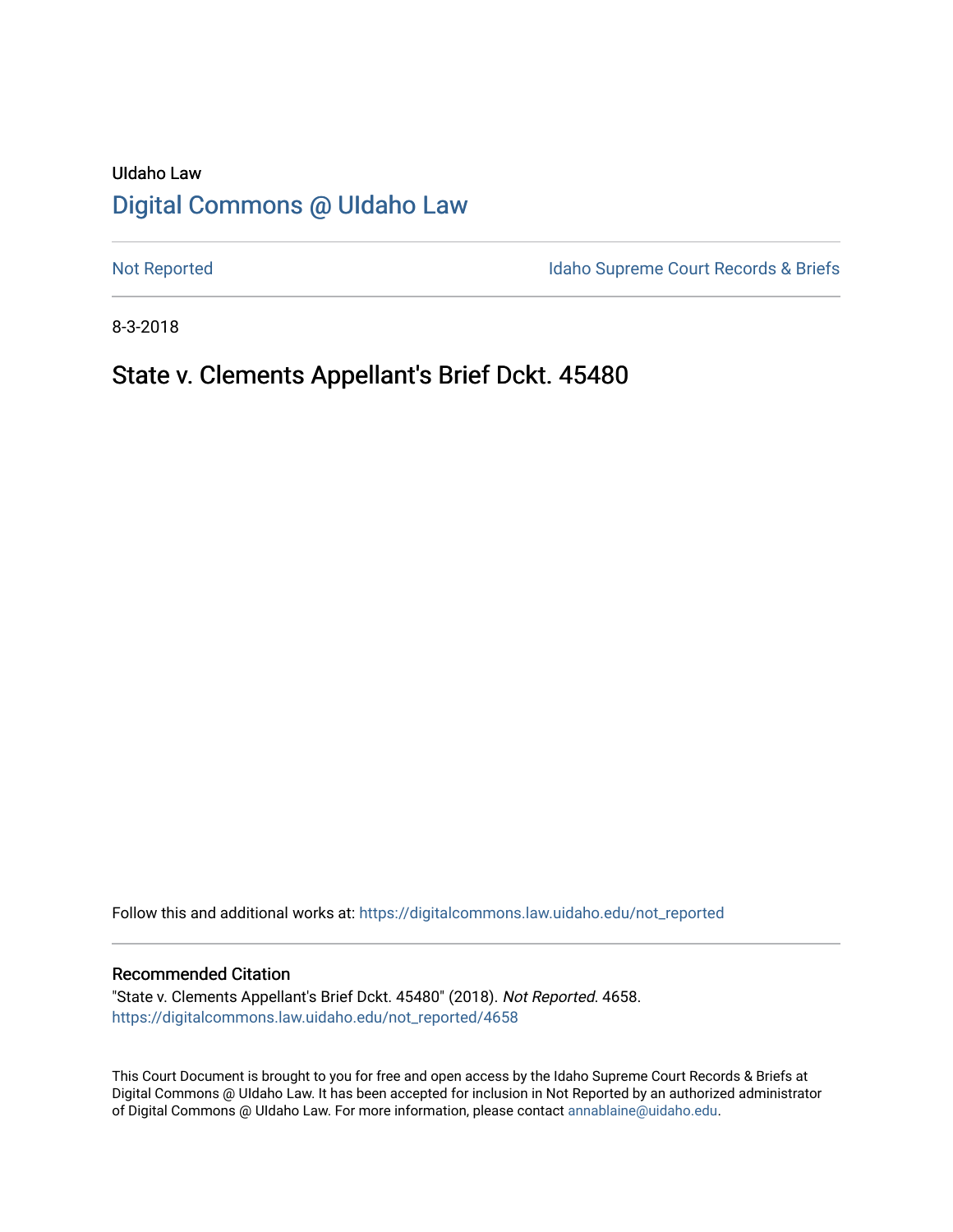#### IN THE SUPREME COURT OF THE STATE OF IDAHO

) ) ) ) ) ) ) ) ) )

STATE OF IDAHO,

Plain tiff-Respondent,

v.

LANCE CAMERON CLEMENTS,

Defendant-Appellant.

NO. 45480

ADA COUNTY NO. CROJ-17-4319

APPELLANT'S BRIEF

# BRIEF OF APPELLANT ORIGINAL

# APPEAL FROM THE DISTRICT COURT OF THE FOURTH JUDICIAL DISTRICT OF THE STATE OF IDAHO, IN AND FOR THE COUNTY OF ADA

## HONORABLE STEVEN J. HIPPLER District Judge

ERIC D. FREDERICKSEN State Appellate Public Defender r.s.B. #6555

.JUSTIN M. CURTIS Deputy State Appellate Public Defender J.S.B. #6406 322 E. Front Street, Suite 570 Boise, Idaho 83702 Phone: (208) 334-2712 Fax: (208)334-2985 E-mail: documents@sapd.statc.id. us

ATTORNEYS FOR DEFENDANT-APPELLANT

KENNETH K. JORGENSEN Deputy Attorney General Criminal Law Division P.O. Box 83720 Boise, Idaho 83720-0010 (208) 334-4534

ATTORNEY FOR PLAINTIFF-RESPONDENT

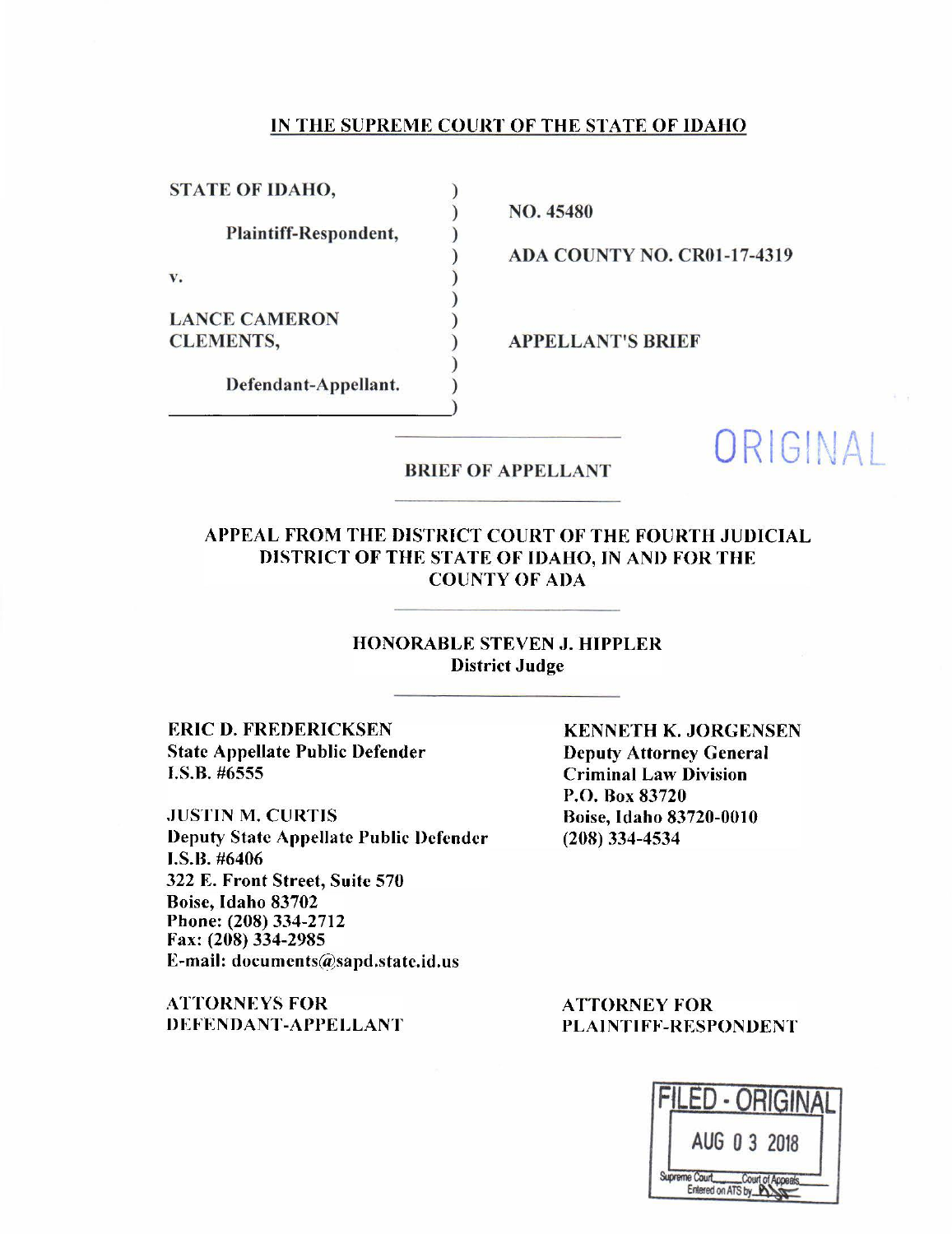# **TABLE OF CONTENTS**

| Statement of the Facts and                                                                                                                                                                                        |
|-------------------------------------------------------------------------------------------------------------------------------------------------------------------------------------------------------------------|
|                                                                                                                                                                                                                   |
|                                                                                                                                                                                                                   |
| $\mathbf{L}$<br>The District Court Abused Its Discretion When It Admitted The                                                                                                                                     |
|                                                                                                                                                                                                                   |
| B. The District Court Abused Its Discretion When It Admitted The                                                                                                                                                  |
| II. The District Court Abused Its Discretion When It Held That Mr. Clements'<br>Objections Were Waived By Failing To Make The Objections During<br>The Motion In Limine And That Every Statement In the Interview |
|                                                                                                                                                                                                                   |
| B. The District Court Abused Its Discretion When It Held That<br>Mr. Clements' Objections Were Waived By Failing To Make<br>The Objections During The Motion In Limine And That                                   |
|                                                                                                                                                                                                                   |
|                                                                                                                                                                                                                   |

 $\mathcal{A}^{\mathcal{A}}$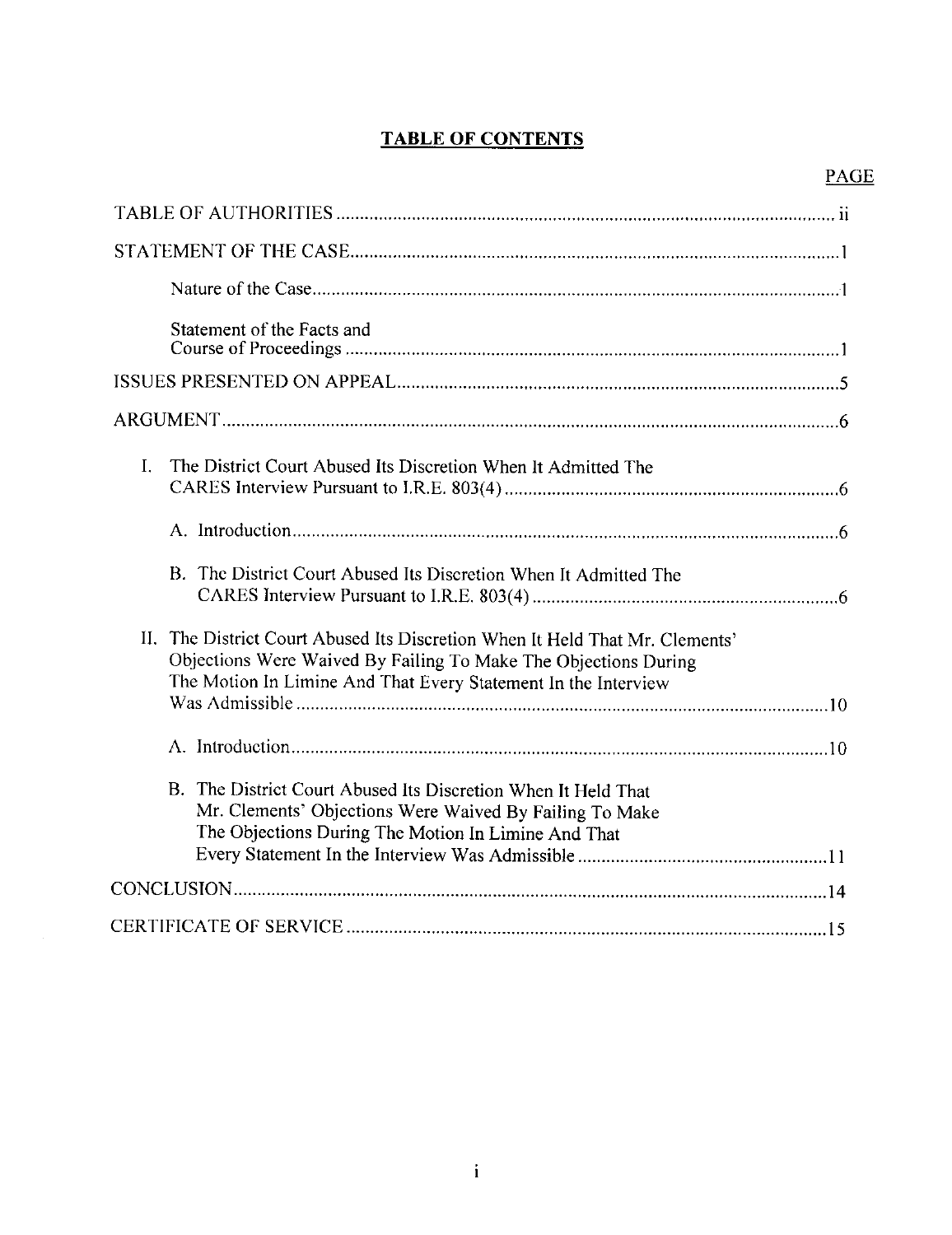# **TABLE OF AUTHORITIES**

# Cases

# Rules

# **Additional Authorities**

|--|--|--|

 $\mathcal{A}^{\text{out}}$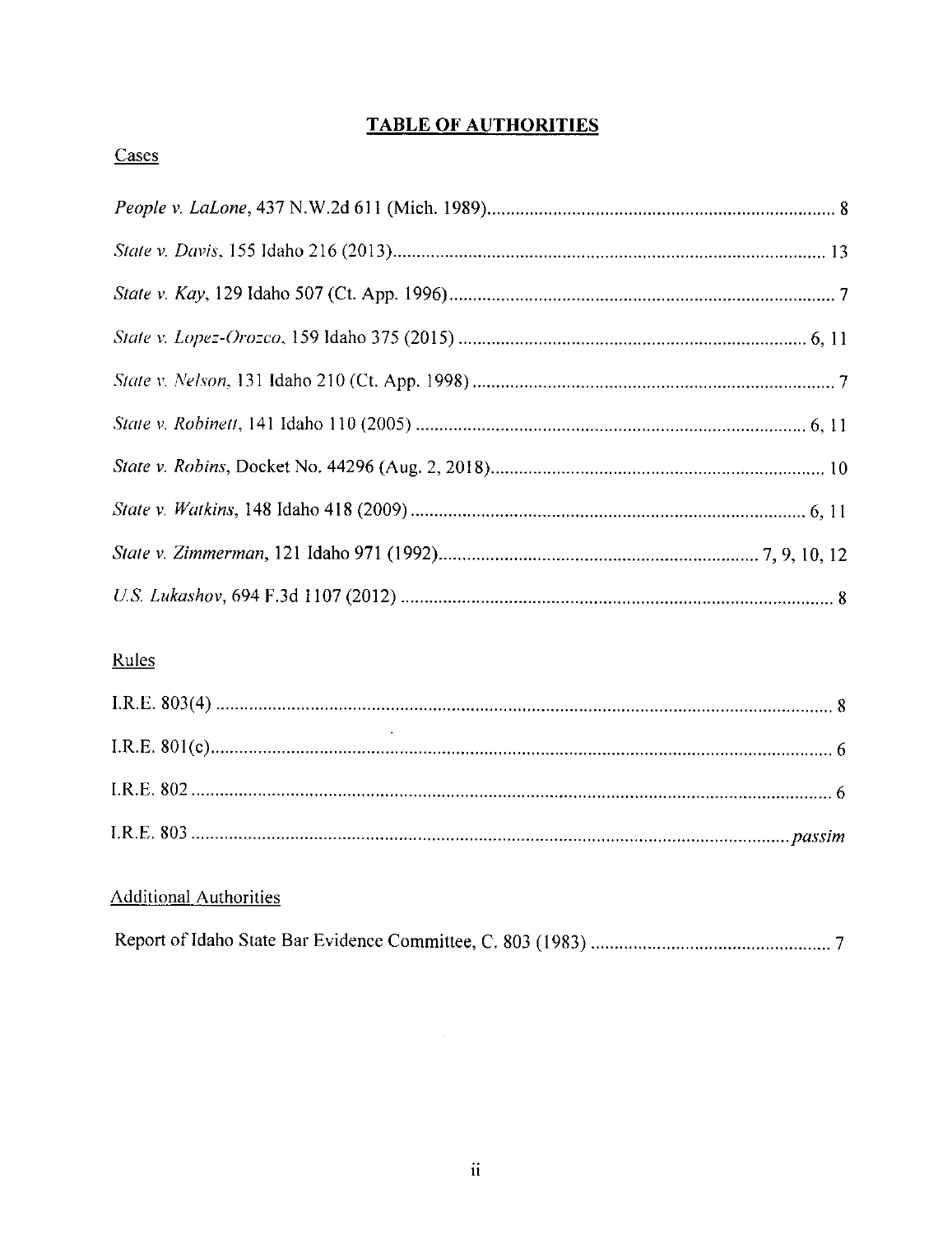#### STATEMENT OF THE CASE

## Nature of the Case

Lance Clements appeals from his judgment of conviction for two counts of lewd conduct with a minor under the age of sixteen. Mr. Clements was found guilty following a jury trial and the district court imposed unified sentences of thirty years, with ten years fixed, and ordered that the sentences run concurrent. Mr. Clements appeals, and he asserts that the district court abused its discretion by admitting the CARES interview pursuant to I.R.E. 803(4) because the statements were made to a person who does not provide medical treatment and abused its discretion by holding that Mr. Clements had waived any additional hearsay objections at trial by not making those objections during the motion in limine.

#### Statement of the Facts and Course of Proceedings

Mr. Clements was indicted for three counts of lewd conduct with a minor under the age of sixteen and one count of sexual abuse of a child under the age of sixteen after his daughter, T.C. alleged sexual abuse. (R., p.17.) Mr. Clements testified at trial and denied that he molested his daughter. (Tr., p.393, Ls.3-12.) He testified that his wife wanted a divorce and he did not, and that after the divorce she wanted more custody of their children. *(See generally,* Tr., p.393,  $L.3 - p.397, L.15.$ 

Prior to trial, the State filed a motion in limine and notice of intent to introduce materials pursuant to l.R.E. 803(4), 803(24) and 612. (R., p.51.) Specifically, the State sought to admit the CARES interview of T.C. (R., p.51.) Mr. Clements responded, asserting that the interview was inadmissible. (R., p.60.) The district court conduced an evidentiary hearing and ultimately concluded that the interview was admissible pursuant to I.R.E. 803(4), the hearsay exception for statements made for the purpose of medical diagnosis.  $(R, p.105)$  Mr. Clements then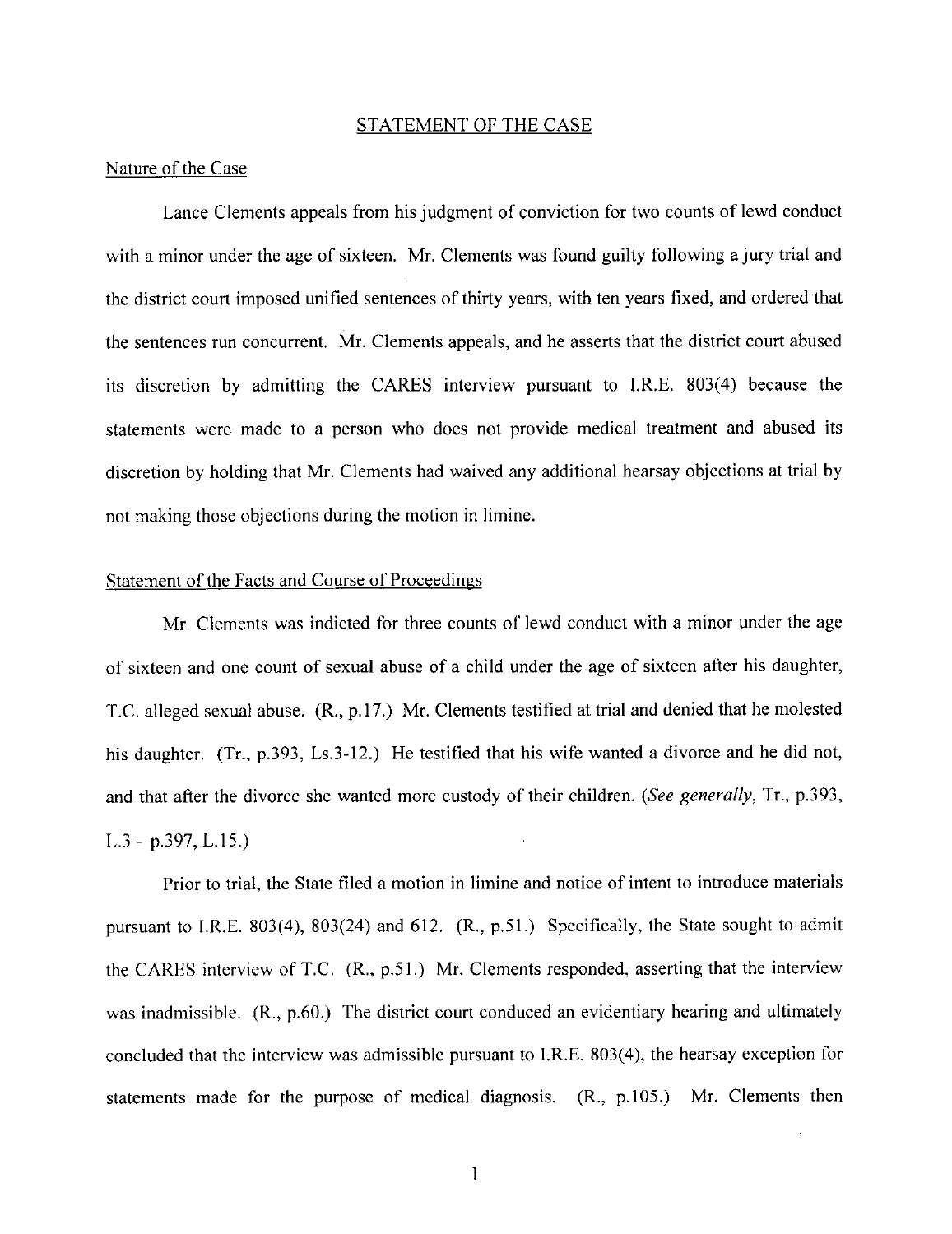proceeded to trial, where he was found guilty of two counts of lewd conduct and acquitted of the remaining charges. (R., p.168.) The district court imposed unified sentences of thirty years, with ten years fixed, and ordered that the sentences run concurrent. (R., p.182.) Mr. Clements appealed. (R., p.187.) Mr. Clements asserts that the district court abused its discretion by admitting the CARES interview pursuant to I.R.E.  $803(4)$  and by ruling that his hearsay objections regarding the CARES interview were waived because he not make the objections at the motion in limine.

The following facts are taken from the district court's order on the motion in limine.<sup>1</sup> T.C. reported to her mother that her father, Mr. Clements, had touched her "no no area" and that he made her put her mouth on his "no no area." (R., p.106.) T.C.'s mother contacted the Garden City Police Department, which referred her to CARES. (R., p.106.)

CARES is an outpatient medical facility run by St. Luke's Hospital which is designed to provide evaluation and treatment of abused children. (R., p.106.) Children are usually referred to CARES by law enforcement, child protection services, the court, and medical providers who suspect abuse. (R., p.106.) The facility has a doctor on staff and social workers who conduct interviews of the child. (R., p.106.) The interviews are conducted in accordance with protocol issued by the National Institute of Child Health and Human Development (NICHD) which is specific to interviewing children who are alleged victims of abuse. (R., p.106.) This protocol focuses on open-ended, neutral, and non-leading questions so as to maximize the conditions under which children most accurately describe their experiences.  $(R., p.106.)$ 

T.C. was brought to the CARES facility on February 6, 2017 due to complaints about an "owie" on her vagina allegedly caused by Mr. Clements within the prior day or two. (R., p.106.)

<sup>&</sup>lt;sup>1</sup> The CARES interview is in the record as State's Exhibit 5. (Tr., p.346, Ls.2-5.)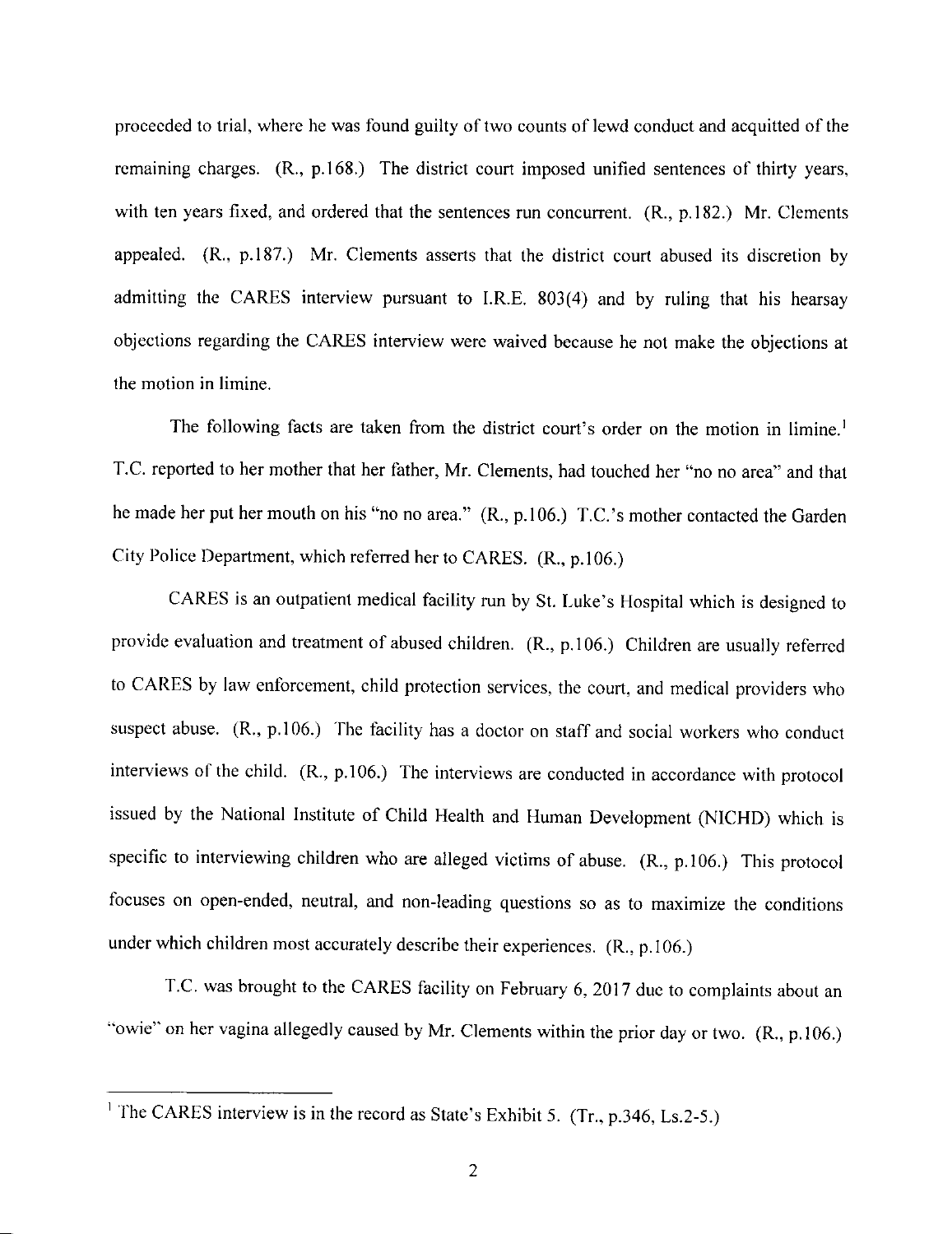Typically, an interview with a social worker is conducted prior to a medical exam so as to inform the scope of the exam, but the facility did not have availability for an interview of T.C. that day. (R., pp. I 06-07.) However, Dr. Matthew Cox, a pediatrician and the medical director of CARES was present that day and conducted an immediate medical examination.  $(R., p.107.)$ 

Dr. Cox concluded that T.C. had injury to the skin near her vaginal opening and injury to the internal vaginal mucosa.  $(R_n, p.107)$  Dr. Cox concluded that that the injuries could not have been self-inflicted. (R., p. 107.) Because T.C.'s injuries restricted her "labial traction," Dr. Cox was unable to conduct a more invasive exam to check.  $(R_{n}, p.107)$  Dr. Cox then swabbed T.C.'s mouth. vagina, and anus, but because there was no report that T.C. had been exposed to bodily fluids, he decided against conducting lab work to check for sexually transmitting diseases.  $(R., p.107.)$ 

T.C. returned to CARES the next day for an interview and a subsequent medical exam. (R., p.107.) Erin Bryant, a social worker trained in NICHD protocol, conducted the interview. (R., p.107.) Ms. Bryant questioned T.C. for over an hour while detectives and Dr. Cox watched from the interview room.  $(R., p.107.)$  Mr. Bryant asked T.C. a number of open-ended questions so T.C. could describe what happened in her own words and had T.C. draw pictures. (R., p.107.) Eventually, Ms. Bryant asked how T.C. got her "owie" and had T.C. describe the alleged abuse. (R., p.108.) Mr. Bryant took several breaks "to allow her to check with Dr. Cox and law enforcement to see if there were additional areas of questioning they wanted her to pursue, though she did not remember if they suggested additional questions.  $(R_n, p.108)$  Dr. Cox watched the interview in order to determine whether he should alter the scope of a subsequent examination of T.C.  $(R., p.109.)$  The district court ruled that the interview was admissible pursuant to l.R.E. 803(4). (R., p.109.)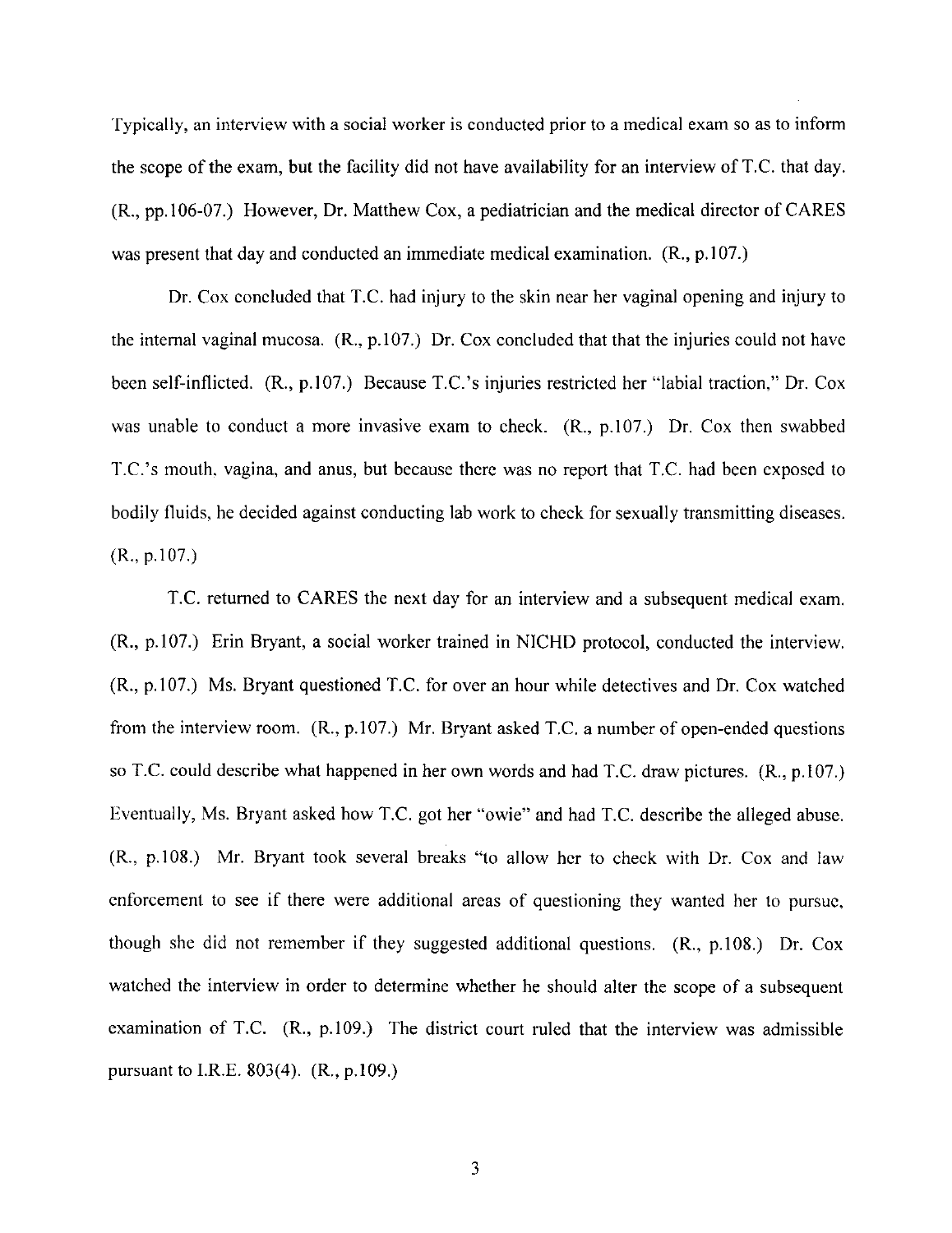The district court also ruled that admission of the interview was permissible under the Confrontation Clause if T.C. was unavailable at trial.  $(R., p.113.)^2$  Further, because the court concluded that the interview was admissible pursuant to I.R.E. 803(4), it did not decide whether the interview would be admissible under 803(24). (R., p.113.)

<sup>&</sup>lt;sup>2</sup> Because T.C. testified at trial, Mr. Clements does not challenge the district court's holding regarding the Confrontation Clause.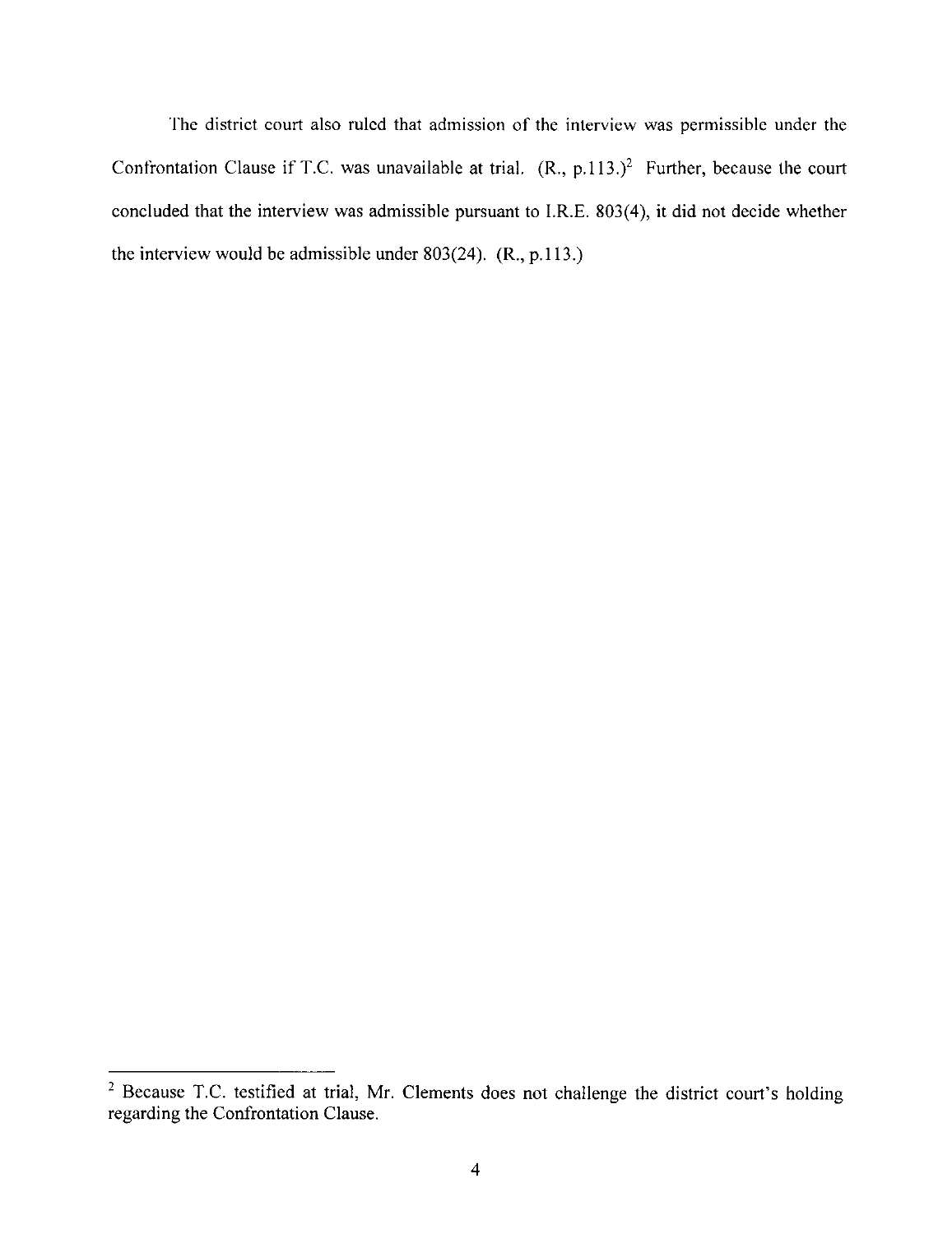# **ISSUES**

- I. Did the district court abuse its discretion by concluding that the CARES interview was admissible pursuant to I.R.E. 803(4)?
- II. Did the district court abuse its discretion by holding that Mr. Clements' hearsay objections were waived by failing to make the objections during the motion in limine and that every statement in the interview was admissible?

 $\bar{\psi}$ 

 $\Delta \sim 10^{11}$  m

 $\bar{\mathcal{A}}$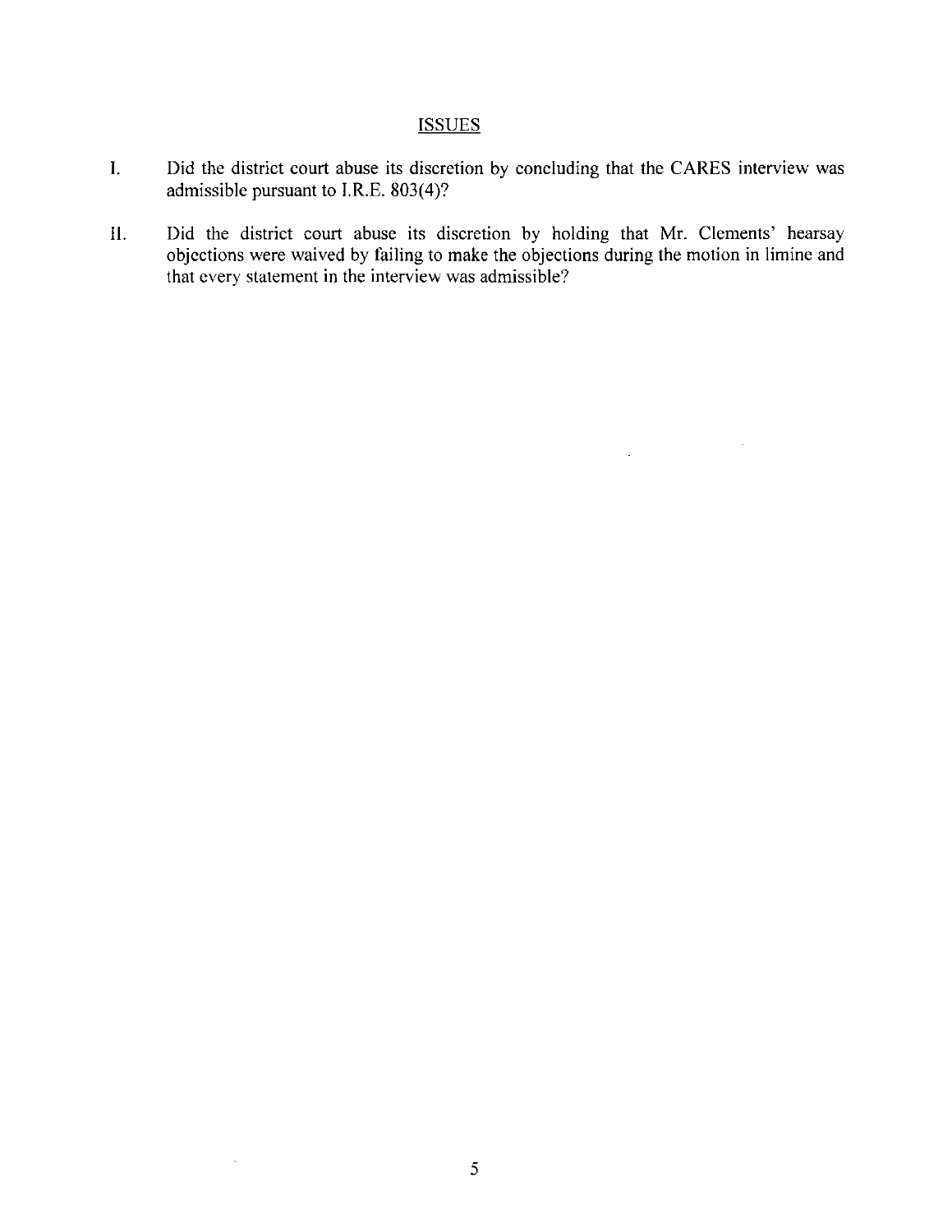#### ARGUMENT

I.

# The District Court Abused Its Discretion When It Admitted The CARES Interview Pursuant to I.R.E. 803{4)

#### A. Introduction

Mr. Clements submits that, because T.C.'s statements were made to a person who could not provide medical treatment, they were not admissible pursuant to I.R.E. 803(4).

# B. The District Court Abused Its Discretion When It Admitted The CARES Interview Pursuant to l.R.E. 803(4)

"The trial court has broad discretion in the admission and exclusion of evidence," but its decision to admit evidence will be reversed "when there has been a clear abuse of that discretion." *State v. Lopez-Orozco*, 159 Idaho 375, 377 (2015) (quoting *State v. Robinett*, 141 Idaho 110, 112 (2005)). When evidence is admitted under a recognized hearsay exception, the inquiry is "whether the district court recognized that it did not have discretion to admit the hearsay evidence if the requirements for an exception were not met; whether it acted consistently with the rules governing hearsay exceptions; and whether it reached its decision to admit the hearsay by an exercise of reason.'' *Id.* (quoting *State v. Watkins.* 148 ldaho 418,423 (2009)). Mr. Clements submits that the district court abused its discretion by failing to act consistently with the rule governing this hearsay exception; specifically. that in order to be admissible under 1.R.E. 803(4), the out-of-court statement must be made to an individual who can provide medical treatment.

Hearsay is an out-of-court statement offered for the truth of the matter asserted. I.R.E. 801(c). Such statements are inadmissible as evidence unless the fall under a recognized exception to the hearsay rule. I.R.E. 802. One of those exceptions applies to out-of~court statements made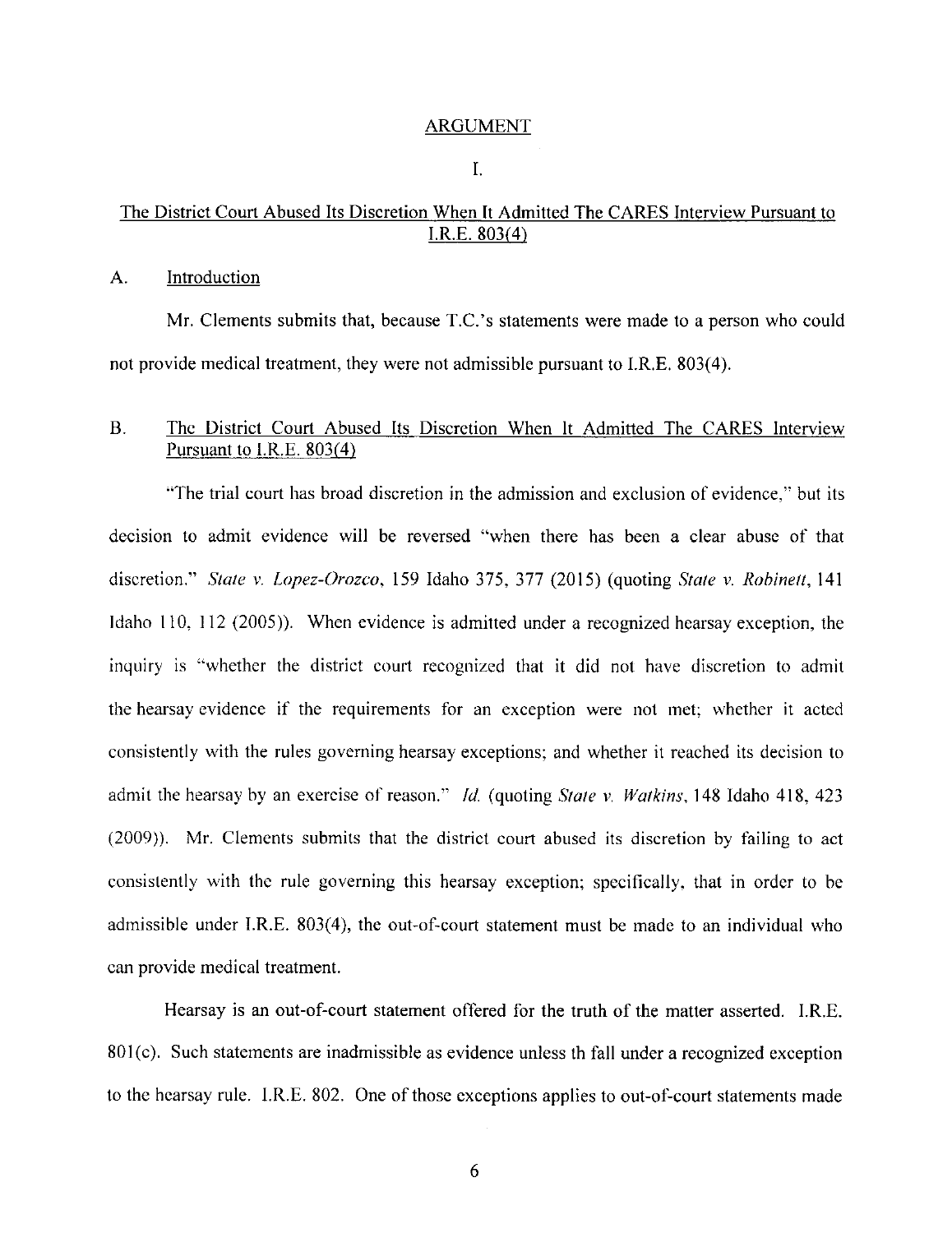for purposes of medical diagnosis or treatment. l.R.E. 803(4). Under this exception, the source of an injury may be admitted if it is "reasonably pertinent to diagnosis or treatment." I.R.E. 803( 4 ); *State v. Nelson,* 131 Idaho 210, 215 (Ct. App. 1998 ).

The rationale behind the exception is that "'the declarant's motive to disclose the truth because his treatment will depend in part on what he says, guarantees the trustworthiness of the statements."' *State* v. *Kay,* 129 Idaho 507,518 (Ct. App. 1996) (quoting Report of Idaho State Bar Evidence Committee, C. 803, p. 6 (1983)). That motive only applies to statements made for the purpose of treatment as the exception "is premised on the assumption that such statements are generally trustworthy because the declarant is motivated by a desire to receive proper medical treatment and will therefore be truthful in giving pertinent information to the physician." *Nelson,* 131 Idaho at 215.

Whether a CARES interview is admissible pursuant to J.R.E. 803(4) is a question of first impression in Idaho. However, Mr. Clements submits that the reasoning in *State* v. *Zimmerman,*  121 Idaho 971 (1992), controls. In *Zimmerman,* the defendant was charged with lewd conduct after his daughter reported to her grandmother that he had touched her vaginal area. *Id.* at 973. The victim sought counseling from Dr. Maria J. Krasnic, Ph.D., a psychologist. *Id.* at 974. Dr. Krasnic testified that the victim stated that her dad "picked" at her or "scratched" her with his fingernail. She also testified regarding the victim's statements and reactions that she observed while treating the victim. *Id.* The district court allowed this testimony pursuant to I.R.E. 803(4). *Id.* 

This Court held that the district court "should not have admitted this testimony pursuant to I.R.E. 803(4)." *Id.* This Court noted that the hearsay exception "applies only to statements made for the purpose of medical treatment," and that "a psychologist does not provide 'medical'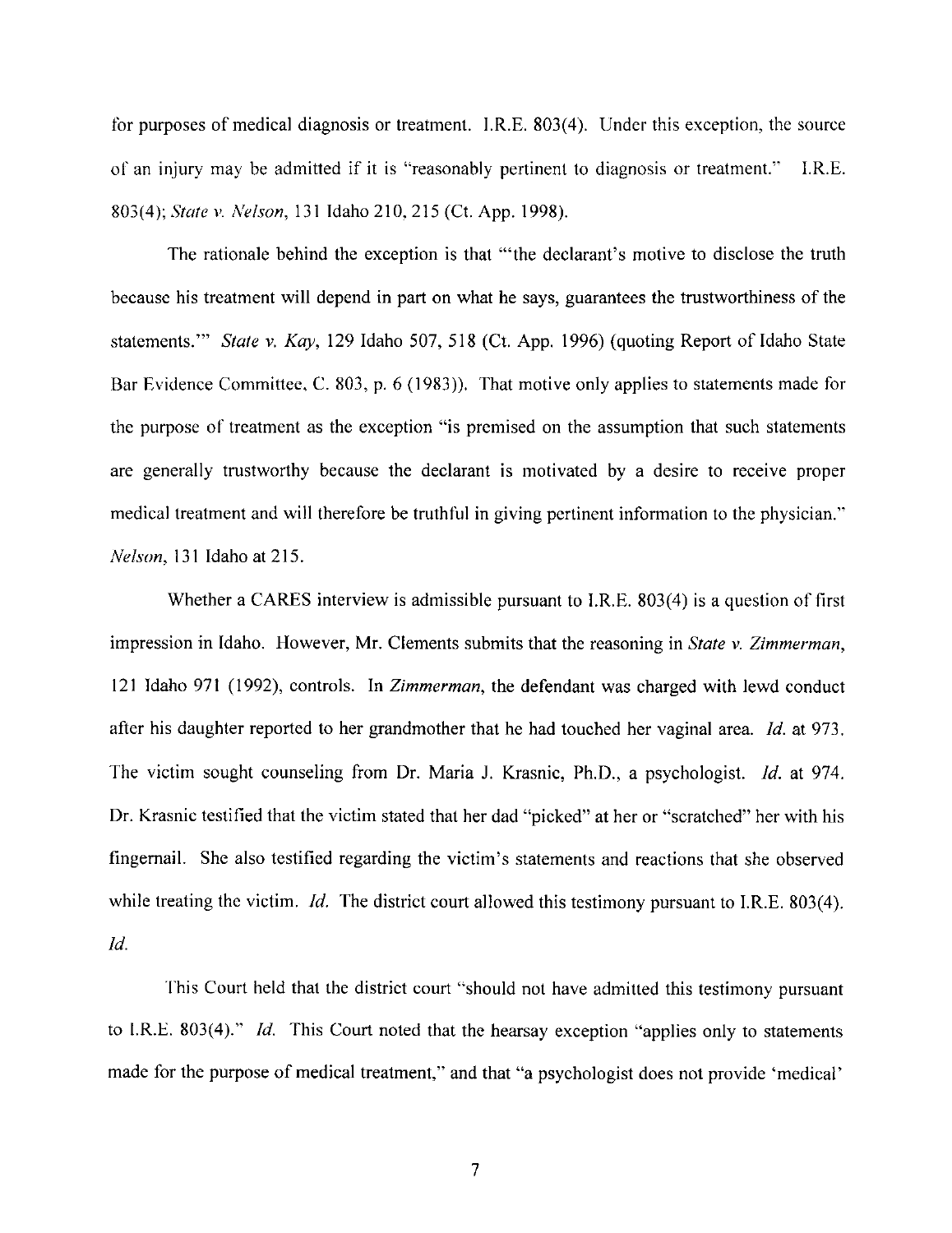treatment as contemplated by the rule." *Id.* Further, "a psychologist 'cannot be made a conduit for testifying in court as to any and all out-of-court statements made."' *Id.* ( citation omitted). This Court concluded that "[o]nly out-of-court statements necessary for medical diagnosis and treatment are admissible under I.R.E. 803(4). The victim did not make her statements to Dr. Krasnic for the purposes of medical treatment." *Id. Zimmerman* relied on *People v. LaLone,*  437 N.W.2d 611 (Mich. 1989) which concluded, in a similar situation, that "statements made in the course of the treatment of psychological disorders may not always be as reliable as those made in the course of the treatment of physical disorders." *Id* at 613.

If a psychologist with a Ph.D. does not provide "medical" treatment as contemplated by the rule, then neither does a social worker. Ms. Bryant is clearly not a doctor and cannot make a medical diagnosis or provide medical treatment. In this case, the district court acknowledged the holding in *Zimmerman* but held that "what sets CARES interviews apart from an interview with a psychologist or therapist is that CARES utilizes the interview as part of the medical diagnosis process to ensure proper treatment is provided." (R., p.110.) The court then noted that this was why the Ninth Circuit had upheld the admission of a CARES interview in *U.S. Lukashov,* 694 F.3d 1107, 1115(2012).

The Ninth Circuit did indeed hold in *Lukashov* that admission of a CARES interview permissible under F.R.E. 803(4). However, Mr. Clements submits that the reasoning in *Lukashov* is inconsistent with the reasoning in Zimmerman and therefore the district court's reliance was misplaced. In *Lukashov*, the court concluded that "because '[s]exual abuse involves more than physical injury,' in cases such as this one statements 'made for the purpos[e] of physical or non-physical treatment and diagnosis' may be admitted under Rule 803(4)." *Id. Zimmerman* rejects this reasoning and limits "medical" treatment to physical treatment and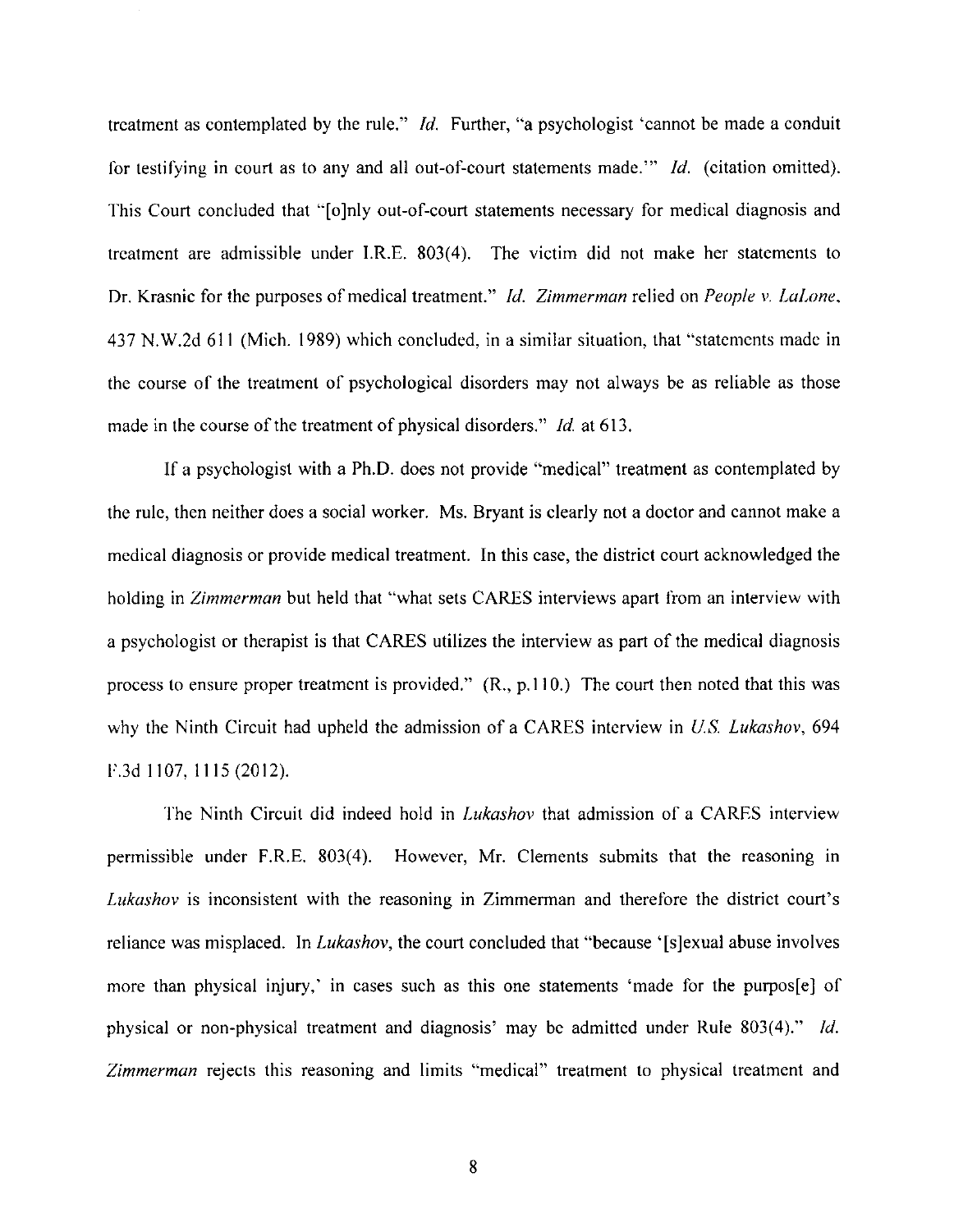diagnosis. Surely, a psychologist provides treatment for non-physical injury, but this Court has ruled that such testimony does not qualify under I.R.E. 803(4).

The district court found no need to interpret I.R.E 803(4) differently than the federal rule, despite also acknowledging that advisory committee notes to the federal rule provided, "the statement need not have been made to a physician. Statements to hospital attendants, ambulance drivers, or even members of a family might be included." (R., p.111.) Idaho's rule contains no such advisory notes, and Mr. Clements submits that the note is inconsistent with the holding in *Zimmerman* that a psychologist does not provide medical treatment as contemplated by the rule.

Further, Mr. Clements submits that the analysis does not change simply because "CARES utilizes the interview as part of the medical diagnosis process to ensure proper treatment is provided." (R., p.110.) This simply allows a social worker to be "made a conduit for testifying in court as to any and all out-of-court statements made." *See Zimmerman,* 121 Idaho at 974. In Zimmerman, the victim described physical harm to Dr. Krasnic but this Court still ruled that Dr. Krasnic did not provide medical treatment. The same is true here. Nor does it help that Dr. Cox observed the interview. This just again shows that the interview with the social worker is simply being used a conduit for admission of hearsay evidence. Further, it is undisputed that Dr. Cox had already conducted an examination of T.C. and was surely free to conduct another examination after observing the CARES interview and Mr. Clements does not assert that statements T.C. made to Dr. Cox for the purpose of medical diagnosis would be inadmissible under I.R.E. 803(4).

T.C.'s statements were made to an individual who could not provide medical treatment, and therefore her statements were inadmissible pursuant to I.R.E. 803(4). Because these statements were made to a person who could not provide treatment, it is clear that the statements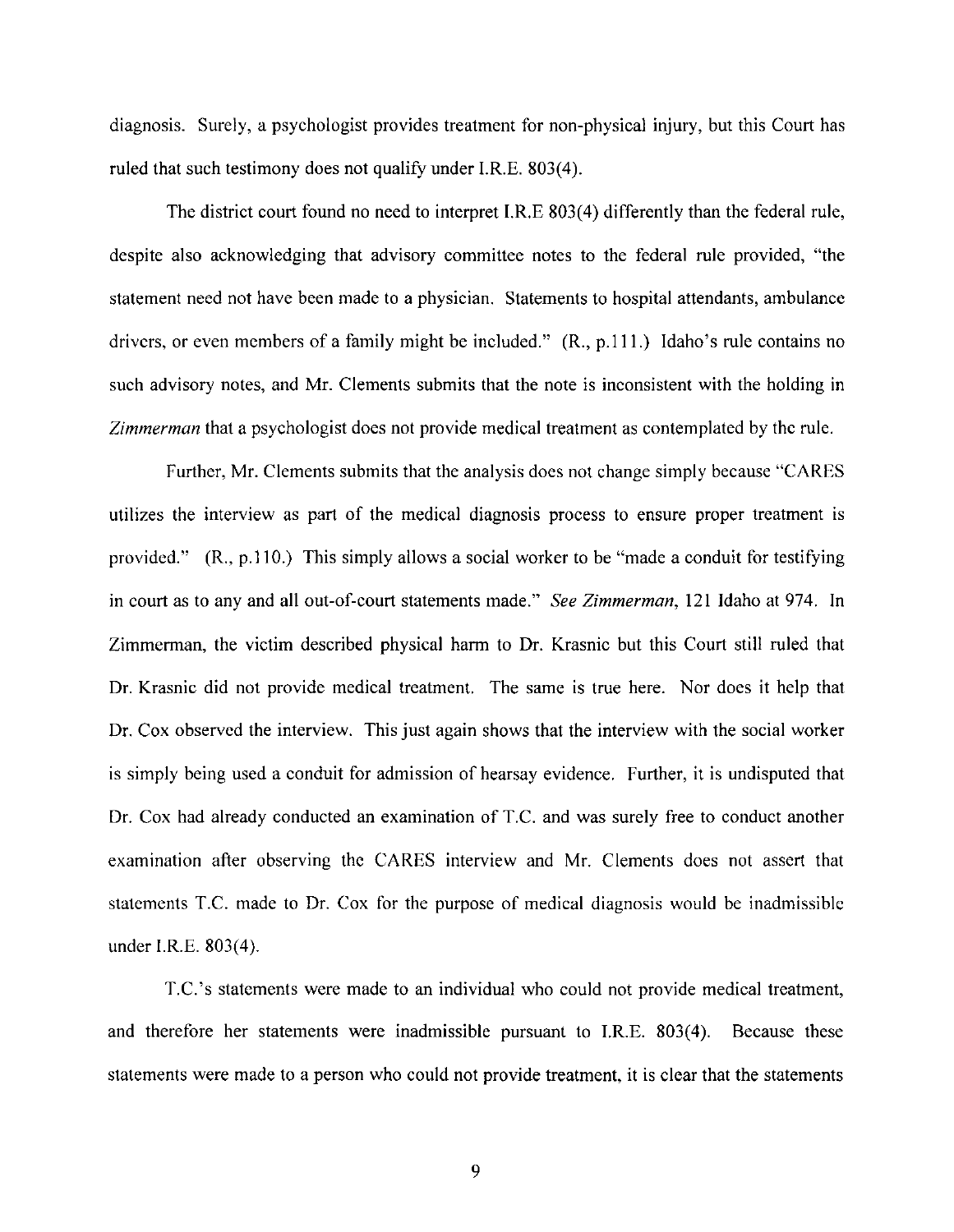were not made for the purpose of the medical diagnosis, and were in fact made for the primary purpose of the assisting the criminal investigation of Mr. Clements.

Finally, Mr. Clements submits that the district court abused its discretion by admitting the interview as a whole, without determining which statements would meet the hearsay exception and which ones would not. The Idaho Supreme Court has recently reaffirmed that a district court errs by not "individually reviewing the [hearsay] statements within the greater narrative to determine whether each one was [subject to the hearsay exception." *State v. Robins,* Docket No. 44296 (Aug. 2, 2018) at  $p.20<sup>3</sup>$  Mr. Clements submits that, if any of the interview is admissible, it is only statements describing T.C.'s physical injuries. This Court has emphasized that ""[o]nly out-of-court statements *necessary* for medical diagnosis and treatment are admissible under I.R.E. 803(4)." *Zimmerman,* 121 Idaho at 794 (emphasis added). Here, the district court made no effort to determine which statements during the CARES interview were made for the purpose of medical diagnosis (which, pursuant to *Zimmerman* are only statements related to physical injury) and which statements were not.

II.

## The District Court Abused Its Discretion When It Held That Mr. Clements' Objections Were Waived By Failing To Make The Objections During The Motion In Limine And That Every Statement In the Interview Was Admissible

A. Introduction

Mr. Clements asserts that the district court abused its discretion when it held that Mr. Clements' hearsay objections at trial were waived, and when it held that that every statement in the interview was admissible.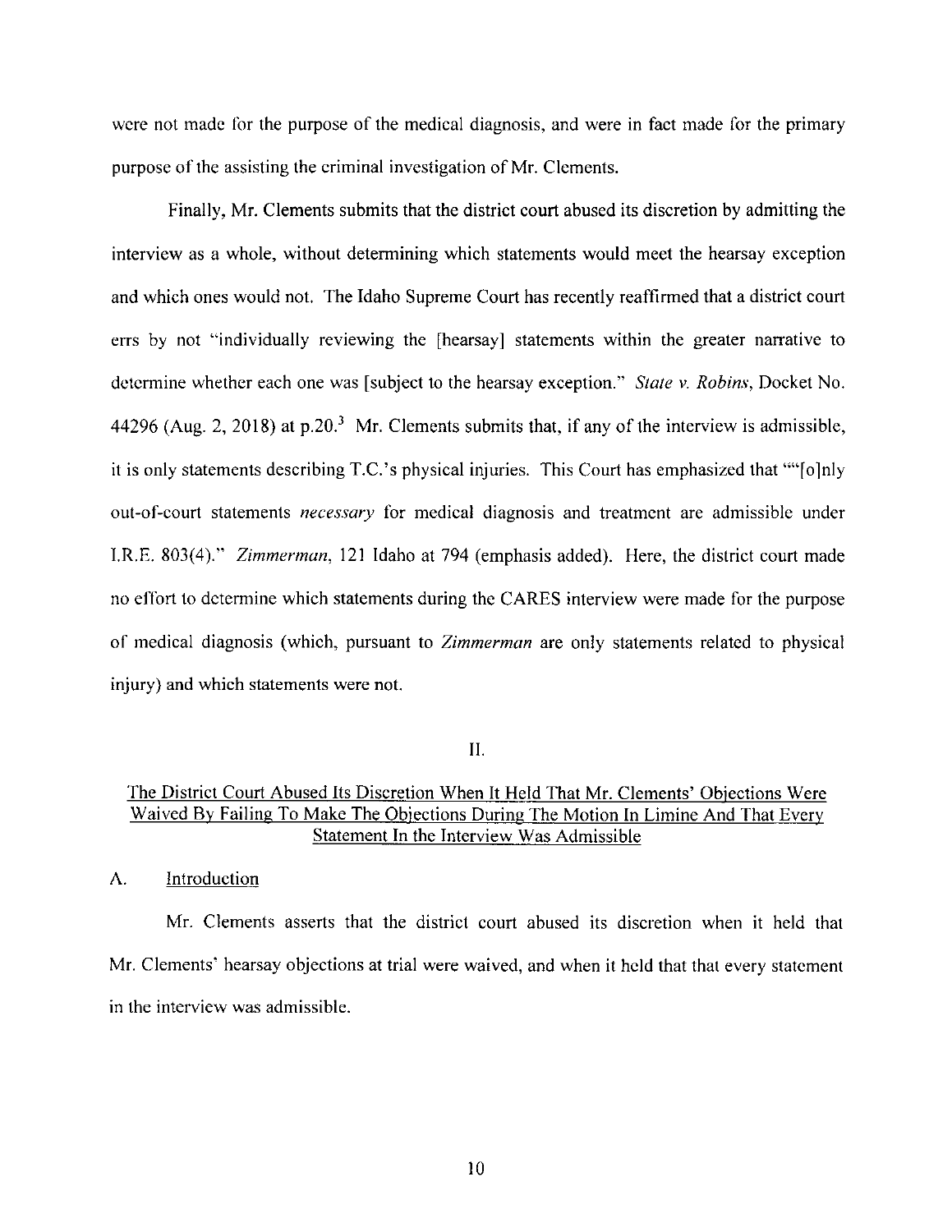B. The District Court Abused Its Discretion When It Held That Mr. Clements' Objections Were Waived By Failing To Make The Objections During The Motion In Limine And That Every Statement In the Interview Was Admissible

''The trial court has broad discretion in the admission and exclusion of evidence," but its decision to admit evidence will be reversed "when there has been a clear abuse of that discretion." *State v. Lopez-Orozco*, 159 Idaho 375, 377 (2015) (quoting *State v. Robinett*, 141 Idaho 110, 112 (2005)). When evidence is admitted under a recognized hearsay exception, the inquiry is "whether the district court recognized that it did not have discretion to admit the hearsay evidence if the requirements for an exception were not met; whether it acted consistently with the rules governing hearsay exceptions; and whether it reached its decision to admit the hearsay by an exercise of reason." *Id.* (quoting *State v. Watkins,* 148 Idaho 418, 423 (2009)).

On the morning of trial, counsel for Mr. Clements made an additional objection regarding

the CARES interview. Counsel stated:

I do have an issue with any statements on the CARES video that aren't directly related to the hearsay exception. I don't think saying that the CARES video are statements for purposes of medical diagnosis or treatment allows every statement in there to be blanket entered in.

I think the rule is very clear it has to be a statement made for the purpose of medical diagnosis or treatment and that statement has to describe the medical history or past or present symptoms, pain or sensations or the source thereof as reasonably pertinent to the diagnosis or treatment. So I think the court has to make a finding that each hearsay statement meets both of those requirement of the hearsay rule, and I don't think many of the statements in the CARES video do that.

(Tr., p.100, L.25 - p.101, L.15.) The district court then stated, "that seems to be a new objection

<sup>&</sup>lt;sup>3</sup> Rohins was published the day before the filing of this Appellant's Brief and the slip opinion is the only citation available. Mr. Clements acknowledges that the Opinion is not final and is subject to revision.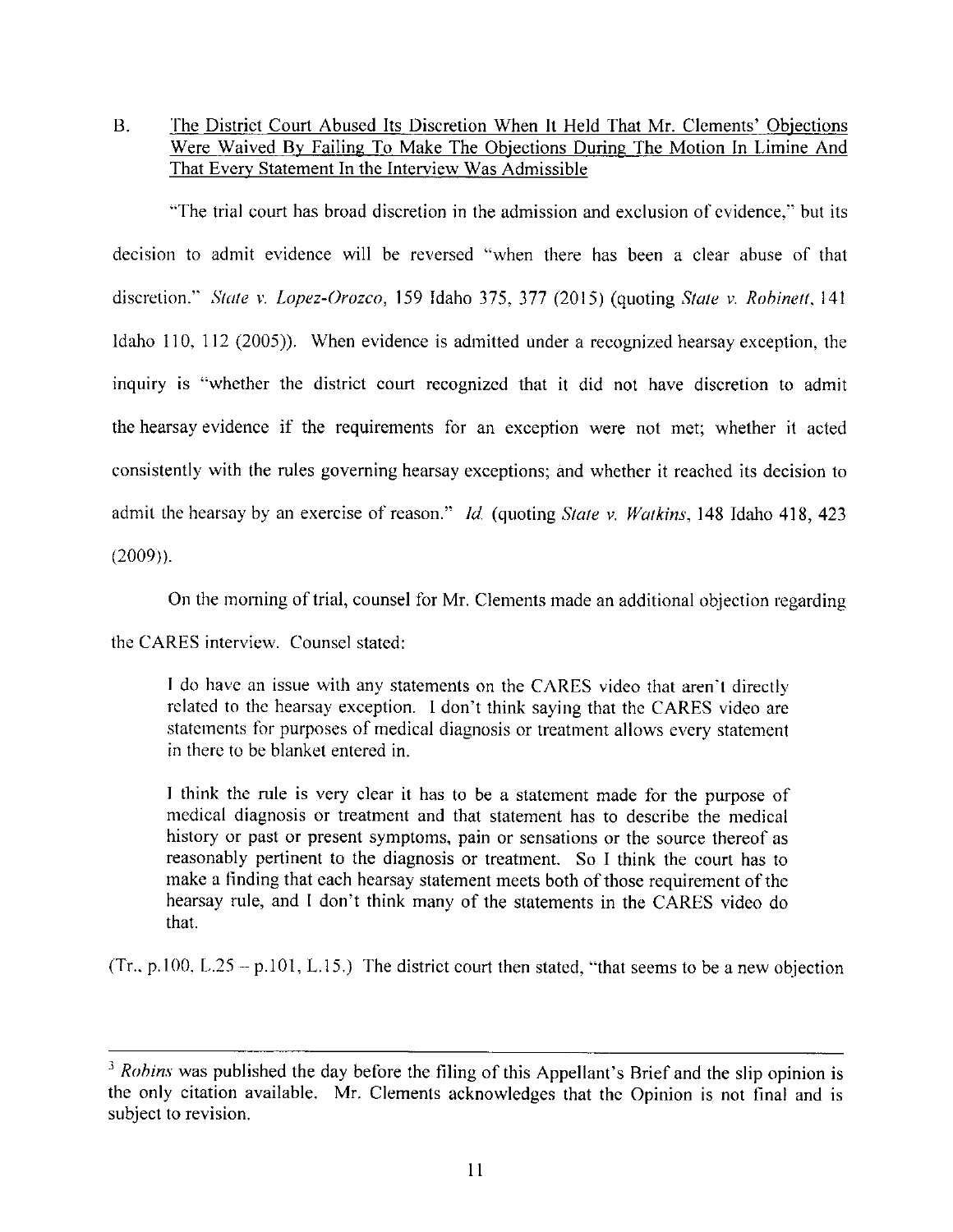that you're making at the last hour after we've dealt with this issue in pretrial rulings. Your objection before was a blanket objection, it wasn't an individualized statement-by-statement objection." (Tr., p.101. Ls.16-20.) Counsel acknowledged that this was correct, but made this new objection after having "the benefit of the court's ruling that it was going to allow it in under the hearsay objection." (Tr., p.101, Ls.21-23.) Counsel offered to "go through the CARES video and tell the court what objection I have." (Tr., p.102, Ls.23-24.) The court held that Mr. Clements had waived this objection. (Tr., p.103, Ls.7-8.) Specifically, the court stated,

The time for making that objection, in my mind. was when we were dealing with this on the pretrial issue. It was always at issue whether or not this was a statement for purposes of medical diagnosis, that was the primary basis upon which the state sought to have it admitted. And you did not make a particularized objection, you objected to the entire thing as being inappropriate hearsay.

Of course it's going to take time to redacting  $[sic]$  anything, and you know that your objection now effectively makes the videotape useless because there would be no time to redact everything, frankly, at this point. That takes time and effort to be able to do that.

And so to raise this at the morning of trial is simply too late. Furthermore, I do think, based upon my review. that the young girl believed that she was providing infonnation for purposes of medical diagnosis and treatment and that the statements made therein, while some of them were not directly on point of what her owie was at that point in time, they were more about what happened and how it happened in answering the questions, and that was the purpose that she understood and one of the significant purposes of gathering that information. And so I would think your objection fails more generally. as well.

 $(Tr. p.103, L.14-p.104, L.14.)$ 

Mr. Clements submits that the court abused its discretion by failing to act consistently with the rules governing hearsay exceptions. First, to the extent that the court ruled on the merits of the objection, the court applied the incorrect standard. Mr. Clements was correct on the law. *See Robins.* p.20. This Court has emphasized that "[o]nly out-of-court statements *necessary* for medical diagnosis and treatment are admissible under I.R.E. 803(4)." *Zimmerman*, 121 Idaho at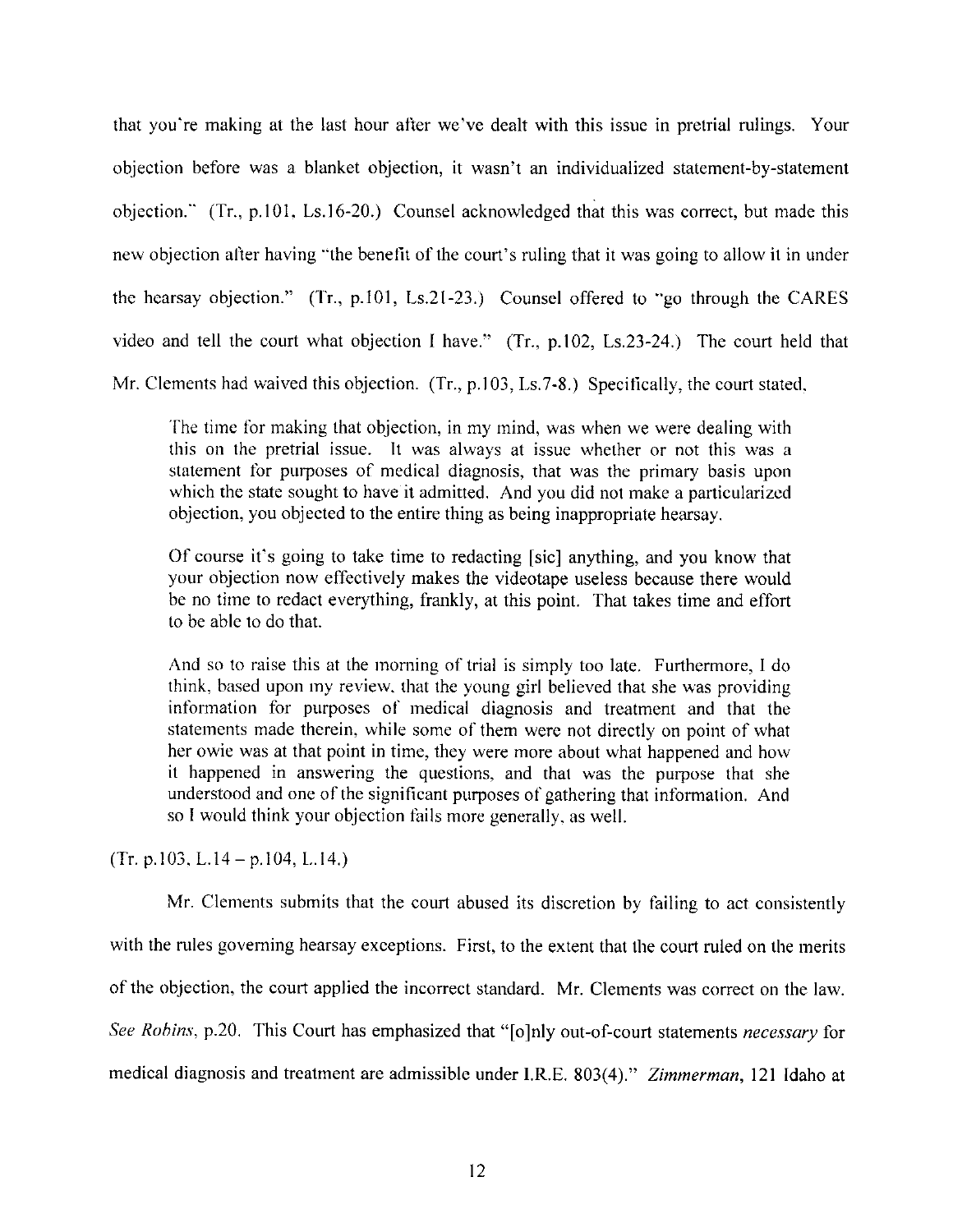794 (emphasis added). Here, the district court made no effort to determine which statements during the CARES interview were made for the purpose of medical diagnosis (which, pursuant to *Zimmerman* are only statements related to physical injury) and which statements were not. In fact, the court acknowledged that parts of the video would not meet this standard, noting "some of them [the statements] were not directly on point of what her owie was at that point in time ... "  $(Tr., p.104, Ls.8-10.)$ 

Second, with regard to the court's conclusions that the objection was waived, Mr. Clements asserts that the court applied the incorrect legal standard because no rule requires hearsay objections be made prior to trial. It is, of course, routine to raise hearsay objections at trial. No rule requires pretrial hearsay objections at motions in limine, and, in fact, there are no rules that require motions in liminc at all. Mr. Clements does not disagree with the district court that it would have been more convenient if the individualized objections had been made earlier. but nothing required it, and counsel for Mr. Clements offered to provide her individual objections to the court. Finally, as the proponent of the hearsay evidence, it was the State's obligation to meet a hearsay exception to each hearsay statement it wished to admit into evidence. not Mr. Clements's duty to raise an objection prior. *See e.g.. State v. Davis,* 155 Idaho 216, 219 (2013) ("'where it appears that a question directed to the witness may call for hearsay, the appropriate response is for the trial court to sustain [a hearsay] objection unless the proponent of the testimony shows, by an offer of proof, that the out-of~court statement upon which the testimony is grounded is not hearsay.' Typically this is done by describing the intended testimony and identifying an applicable hearsay exception or nonhearsay purpose for the testimony.'')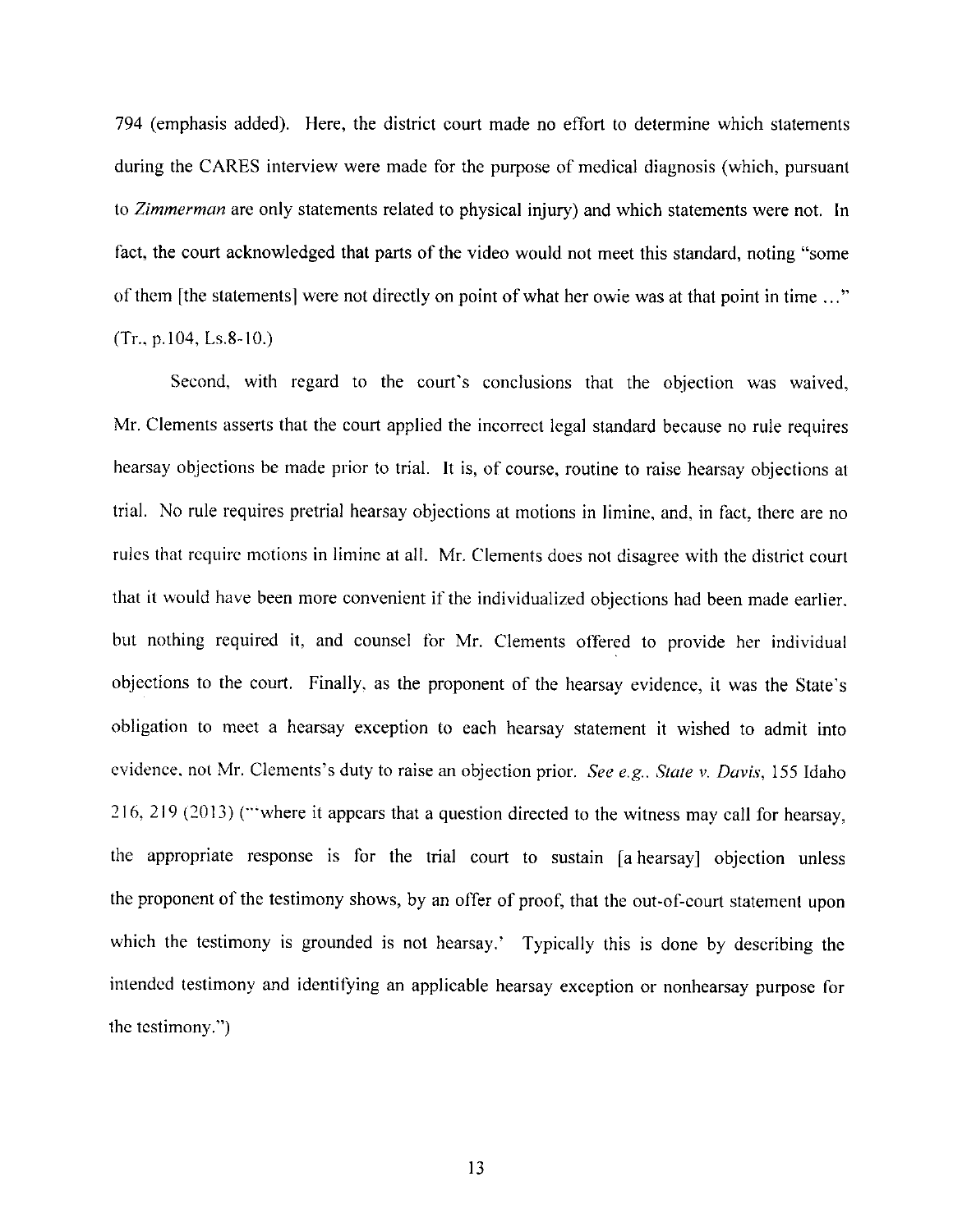# **CONCLUSION**

Mr. Clements requests that his judgment of conviction be vacated and that his case be remanded for further proceedings.

DATED this 3<sup>rd</sup> day of August, 2018.

/s/ Justin M. Curtis JUSTIN M. CURTIS Deputy State Appellate Public Defender